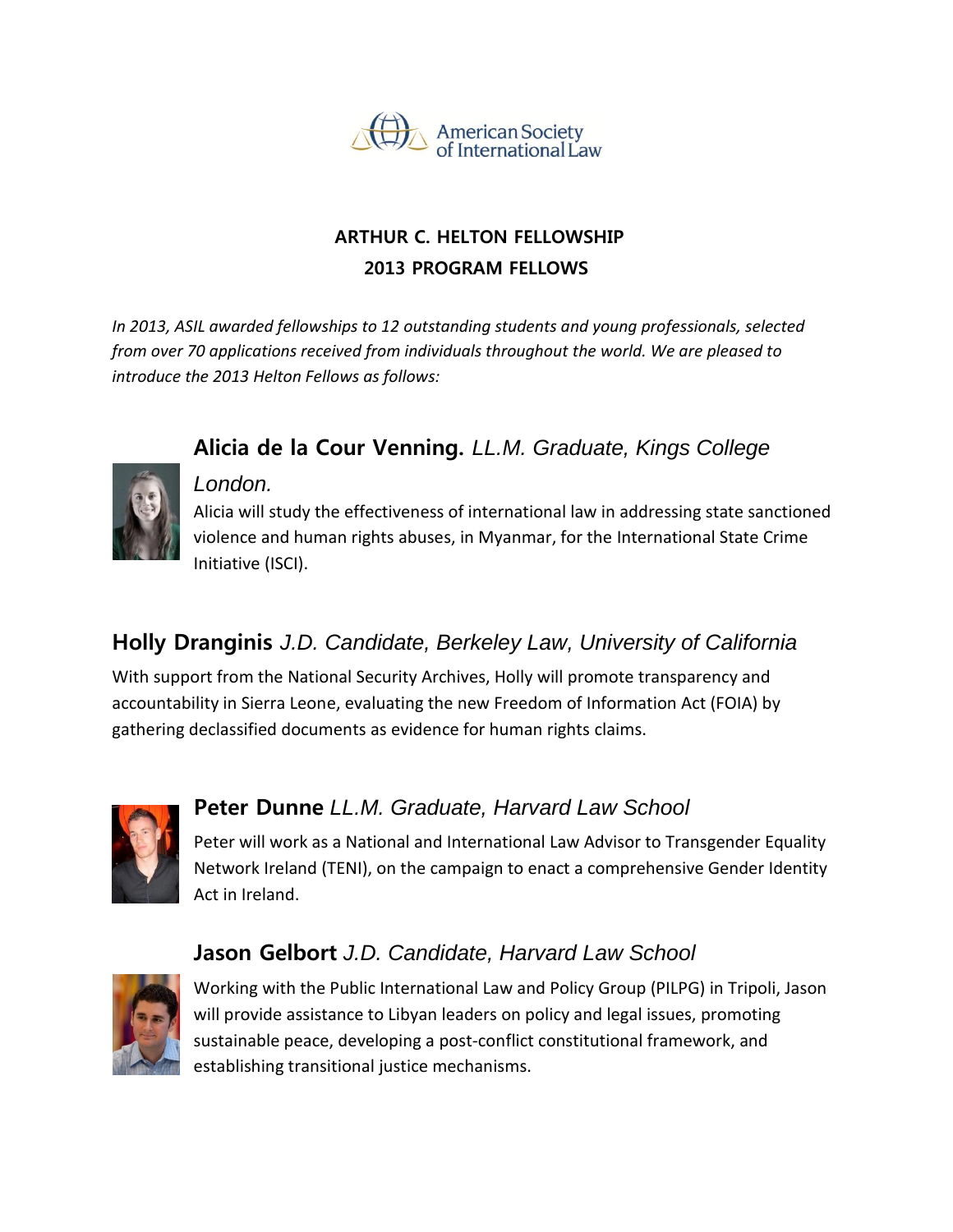

# **Nicholas Hersh** *J.D. Candidate, University of Ottawa*

Nicholas will work as a legal intern for the United Nations High Commissioner for Refugees (UNHCR) conducting research on the claims of sexual minority refugee claimants in Rabat, Morocco.



# **Sigall Horovitz** *Ph.D. Candidate, Hebrew University of Jerusalem*

Sigall will conduct research, in Rwanda, on the contribution of the International Criminal Tribunal for Rwanda (ICTR) to national reconciliation.



### **Joseph Kaifala** *J.D. Candidate, Vermont Law School*

Joseph will work with the Sierra Leone Memory Project, to collect testimonies from survivors of the Sierra Leonean Civil War.



#### *Columbia Law School*

Crystal will work with the CLEEN Foundation in Abuja, Nigeria, to examine laws inhibiting due process for criminal suspects and to support legal reform implementing Nigeria's human rights treaty obligations. .

**Crystal Ikanih** *J.D. Candidate, University of the District of* 

## **Natalie Long** *J.D. Graduate, DePaul College of Law*

Natalie will provide legal services, through Servicios de Apoyo Intercultural, A.C. ("SAIAC"), to three indigenous Mayan communities located in the Lacandon Jungle in the State of Chiapas, Mexico.



# **Jennifer Marlow** *J.D. Graduate, University of Washington School of Law*

Jennifer will work with Friends of the Earth, Brisbane, and its affiliate organization, Tulele Peisa, to research climate-related relocation and resettlement of the Carteret Islands.